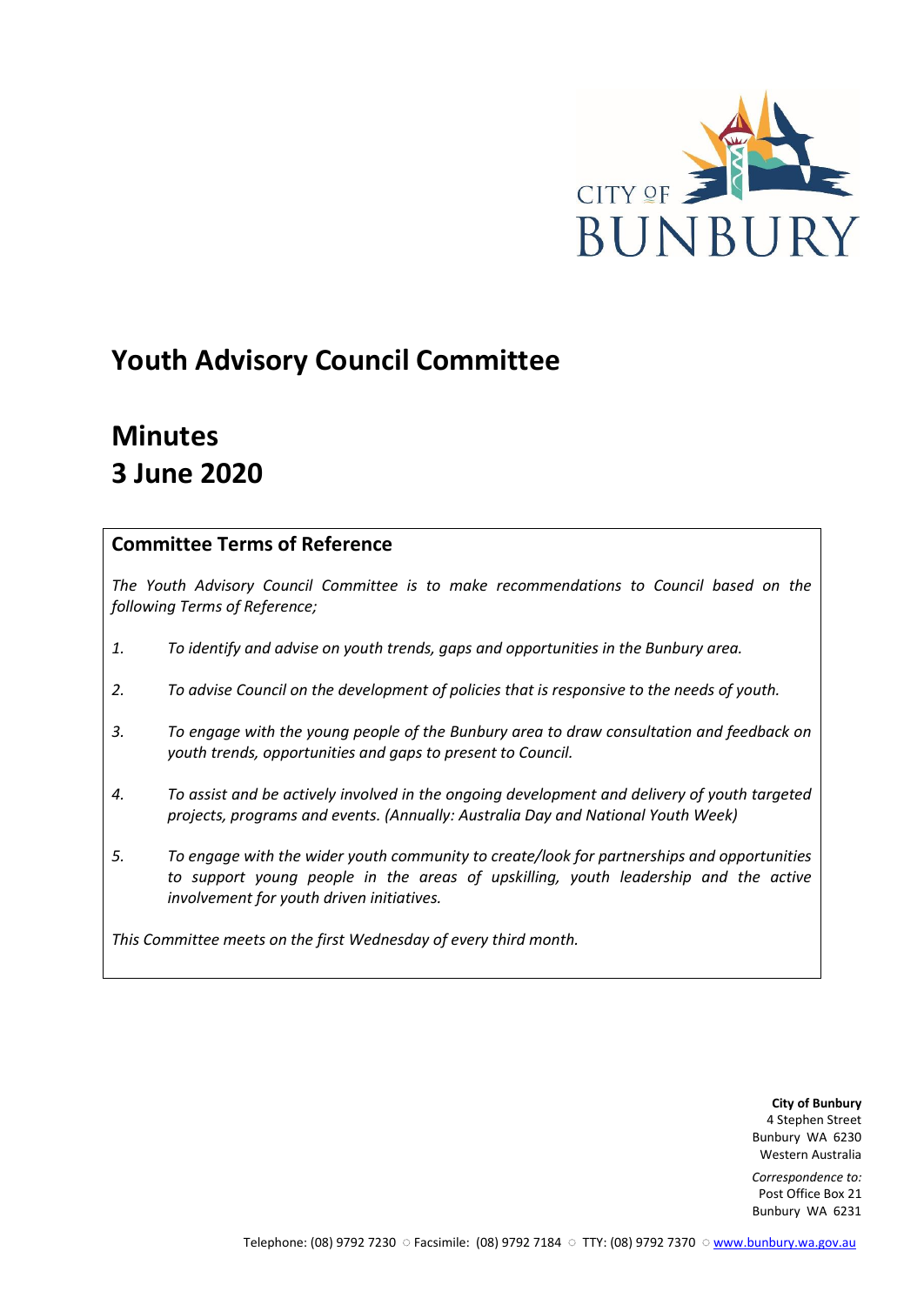| 4.1  |     |  |  |
|------|-----|--|--|
| 4.2  |     |  |  |
|      |     |  |  |
|      |     |  |  |
|      |     |  |  |
|      |     |  |  |
| 8.1  |     |  |  |
| 8.2  |     |  |  |
| 8.3  |     |  |  |
|      |     |  |  |
|      |     |  |  |
| 10.1 |     |  |  |
| 10.2 |     |  |  |
| 10.3 |     |  |  |
|      |     |  |  |
|      |     |  |  |
| 12.1 |     |  |  |
| 12.2 |     |  |  |
|      |     |  |  |
|      |     |  |  |
|      |     |  |  |
|      | 14. |  |  |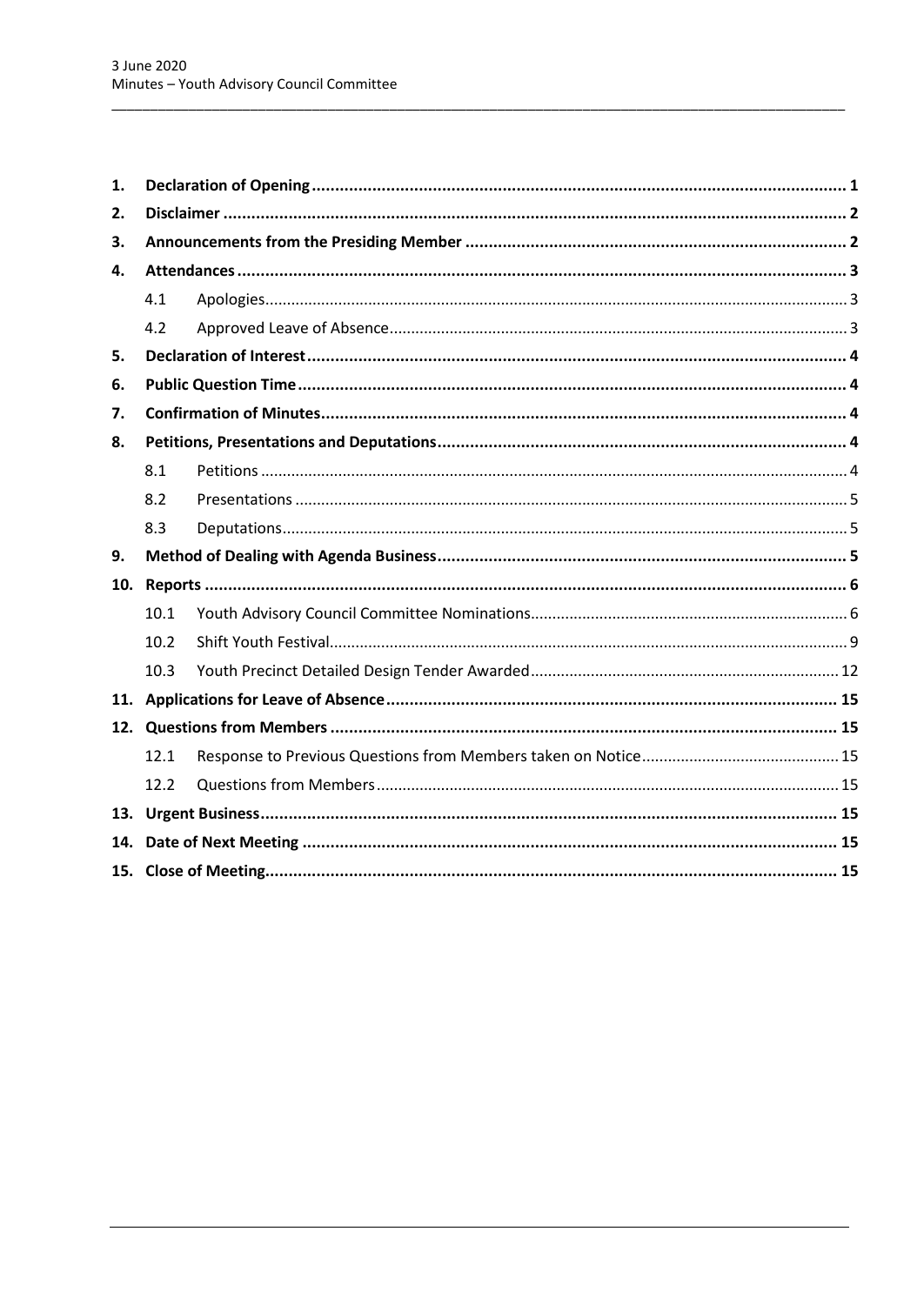# **Acknowledgement of Country**

\_\_\_\_\_\_\_\_\_\_\_\_\_\_\_\_\_\_\_\_\_\_\_\_\_\_\_\_\_\_\_\_\_\_\_\_\_\_\_\_\_\_\_\_\_\_\_\_\_\_\_\_\_\_\_\_\_\_\_\_\_\_\_\_\_\_\_\_\_\_\_\_\_\_\_\_\_\_\_\_\_\_\_\_\_\_\_\_\_\_\_\_\_\_\_

We acknowledge the Traditional owners of this land, the Wardandi Noongar people, and pay our respects to Elders past, present and emerging.

# **Vision**

Celebrating and advocating young people and their communities.

# **Mission**

We challenge expectations and assumptions, activate places and spaces, and empower young people to have a voice.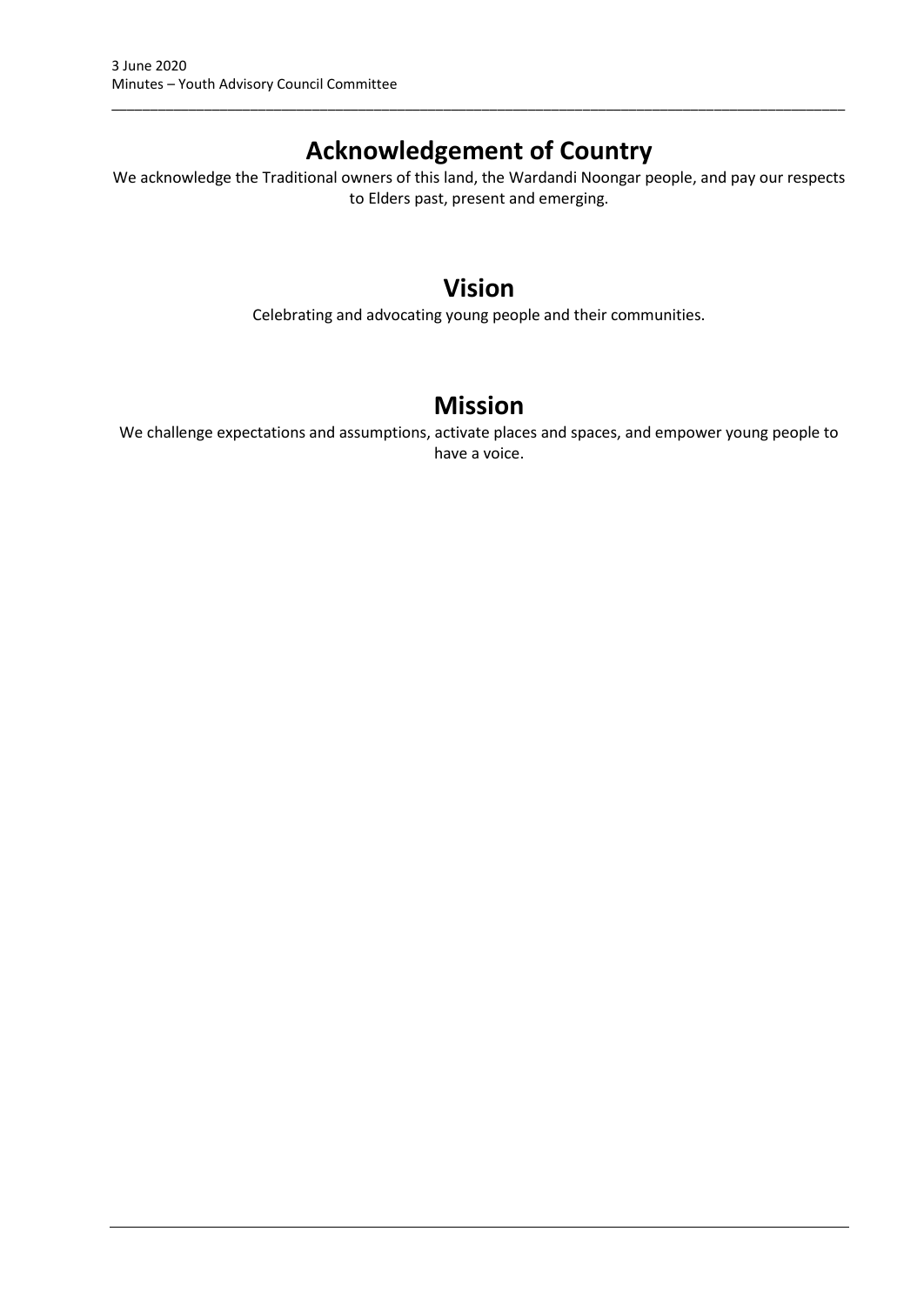

# **Youth Advisory Council Committee**

# **Minutes**

#### **3 June 2020**

Members of the public to note that recommendations made by this committee are not final and will be subject to adoption (or otherwise) at a future meeting of the Bunbury City Council.

## <span id="page-3-0"></span>**1. Declaration of Opening**

The meeting was declared open at 4:30pm.

Please note Youth Advisory Council Committee decision from the Meeting held 25 November 2019 which endorsed a rotational Presiding Member as part of a 12-month trial.

The Youth Mayor called for nominations for the position of Presiding Member for the period 3 June to 2 September 2020 period (inclusive). Ella Quick self-nominated. No other nominations were received and Ella was elected to the position unanimously.

## **1.1 Request by Sean Smith to Participate by Telephone**

Sean Smith requested to participate in today's Youth Advisory Council Committee Meeting via Zoom. In order for Sean Smith to participate, three conditions must be met in accordance with regulation 14A(1) of the *Local Government (Administration) Regulations 1996*:

- a) the person is simultaneously in audio contact, by telephone or other means of instantaneous communication, with each other person present at the meeting; and
- b) the person is in a suitable place; and
- c) the council has approved of the arrangement.

Sean Smith has advised he will be situated at Gwenyfred Road, Kensington, 6151 for the duration of the meeting. Regulation 14A(4) defines a suitable place as a place that the council has approved as a suitable place for the purpose of this regulation and that is located:

- a) in a townsite or other residential area; and
- b) 150 km or further from the place at which the meeting is to be held under regulation 12, measured along the shortest road route ordinarily used for travelling.

This location complies with the geographical requirements of regulation 14A(4)(b), being more than 150km from the place at which the meeting is being held.

To fulfil this request, Youth Advisory Council Committee consideration is required as follows:

That the Committee:

- 1. Approves Gwenyfred Road, Kensington, 6151 as a suitable place for the purpose of Regulations  $14A(1)(b)$  and  $14A(4)$ .
- 2. Approves the participation of Sean Smith at the Youth Advisory Council Committee Meeting held 3 June 2020 via telephone pursuant to Regulation 14A(1)(c).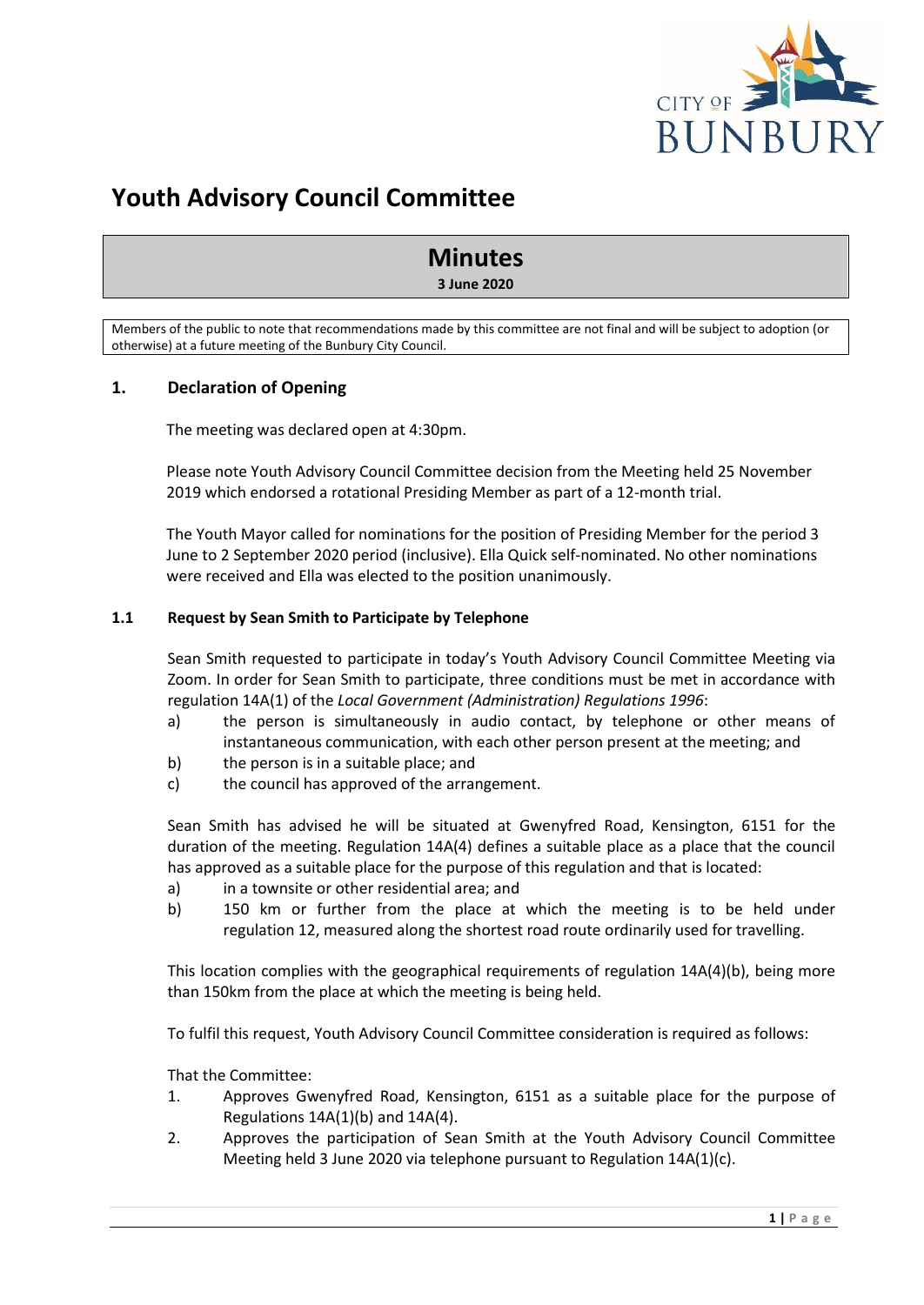## **Executive Recommendation**

That the Youth Advisory Council Committee:

1. Approves Gwenyfred Road, Kensington, 6151 as a suitable place for the purpose of Regulations  $14A(1)(b)$  and  $14A(4)$ .

\_\_\_\_\_\_\_\_\_\_\_\_\_\_\_\_\_\_\_\_\_\_\_\_\_\_\_\_\_\_\_\_\_\_\_\_\_\_\_\_\_\_\_\_\_\_\_\_\_\_\_\_\_\_\_\_\_\_\_\_\_\_\_\_\_\_\_\_\_\_\_\_\_\_\_\_\_\_\_\_\_\_\_\_\_\_\_\_\_\_\_\_\_

2. Approves the participation of Sean Smith at the Youth Advisory Council Committee Meeting held 3 June via telephone pursuant to Regulation 14A(1)(c).

*Note: Absolute Majority Vote Required* 

#### **Outcome – Committee Meeting 3 June 2020**

The recommendation was moved by Sean van der Weilen, seconded Bella Burgemeister.

The Presiding Member put the motion to the vote and it was carried to become the Committee's decision on this matter.

## **Committee Decision**

That the Youth Advisory Council Committee:

- 1. Approves Gwenyfred Road, Kensington, 6151 as a suitable place for the purpose of Regulations  $14A(1)(b)$  and  $14A(4)$ .
- 2. Approves the participation of Sean Smith at the Youth Advisory Council Committee Meeting held 3 June 2020 via telephone pursuant to Regulation 14A(1)(c).

CARRIED

7 votes "for" / Nil votes "against" By Absolute Majority Vote

<span id="page-4-0"></span>Sean Smith joined the meeting at 4:31pm.

## **2. Disclaimer**

Not applicable to this committee.

## <span id="page-4-1"></span>**3. Announcements from the Presiding Member**

The Presiding Member advised that she hoped everyone had stayed safe over the June long weekend.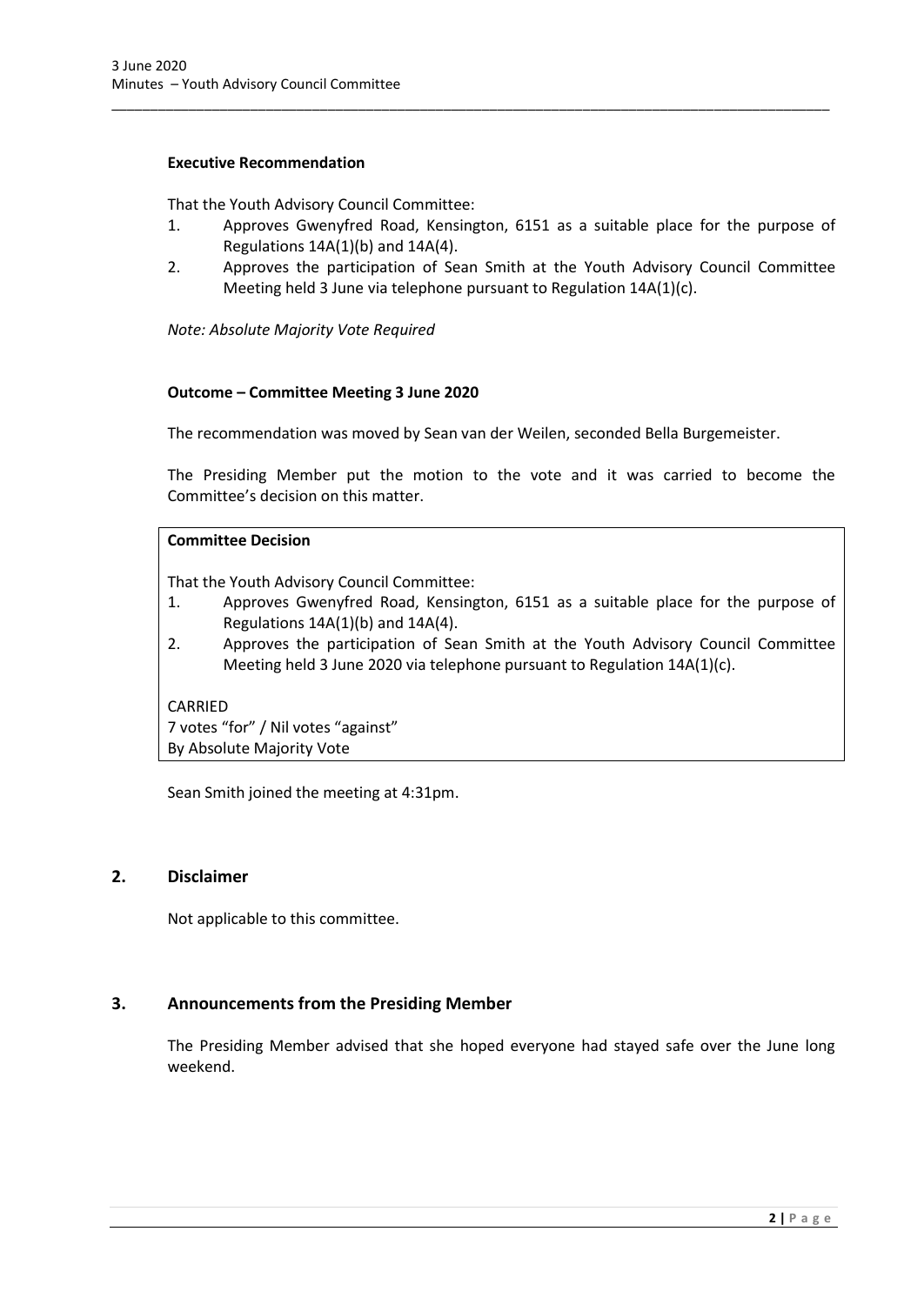## <span id="page-5-0"></span>**4. Attendances**

*Committee Members:*

| <b>Member Name</b>  | <b>Representing</b>    |
|---------------------|------------------------|
| Bella Burgemeister  | <b>Youth Community</b> |
| Dylan Fryer         | <b>Youth Community</b> |
| <b>Rylee Hewitt</b> | <b>Youth Community</b> |
| Olivia Little       | <b>Youth Community</b> |
| Ella Quick          | <b>Youth Community</b> |
| Sean Smith          | <b>Youth Community</b> |
| Sean van der Wielen | <b>Youth Community</b> |

\_\_\_\_\_\_\_\_\_\_\_\_\_\_\_\_\_\_\_\_\_\_\_\_\_\_\_\_\_\_\_\_\_\_\_\_\_\_\_\_\_\_\_\_\_\_\_\_\_\_\_\_\_\_\_\_\_\_\_\_\_\_\_\_\_\_\_\_\_\_\_\_\_\_\_\_\_\_\_\_\_\_\_\_\_\_\_\_\_\_\_\_\_

## *Ex-officio Members (non-voting):*

| <b>Member Name</b> | Representing                     |
|--------------------|----------------------------------|
| Cr Chris Plumb     | <b>Councillor Representative</b> |
| Cr Karen Turner    | <b>Councillor Representative</b> |

## *Support Staff:*

| <b>Name</b>          | <b>Title</b>                                        |
|----------------------|-----------------------------------------------------|
| Ms Danika Wellington | Community Partnerships Officer - Youth & Activation |
| Ms Liz Allan         | <b>Executive Research and Project Officer</b>       |
| Liam Murphy          | <b>Administration Assistant</b>                     |

## <span id="page-5-1"></span>**4.1 Apologies**

Will Tuck, Kerry Shaw and Gary Barbour were apologies for the meeting.

## <span id="page-5-2"></span>**4.2 Approved Leave of Absence**

Nil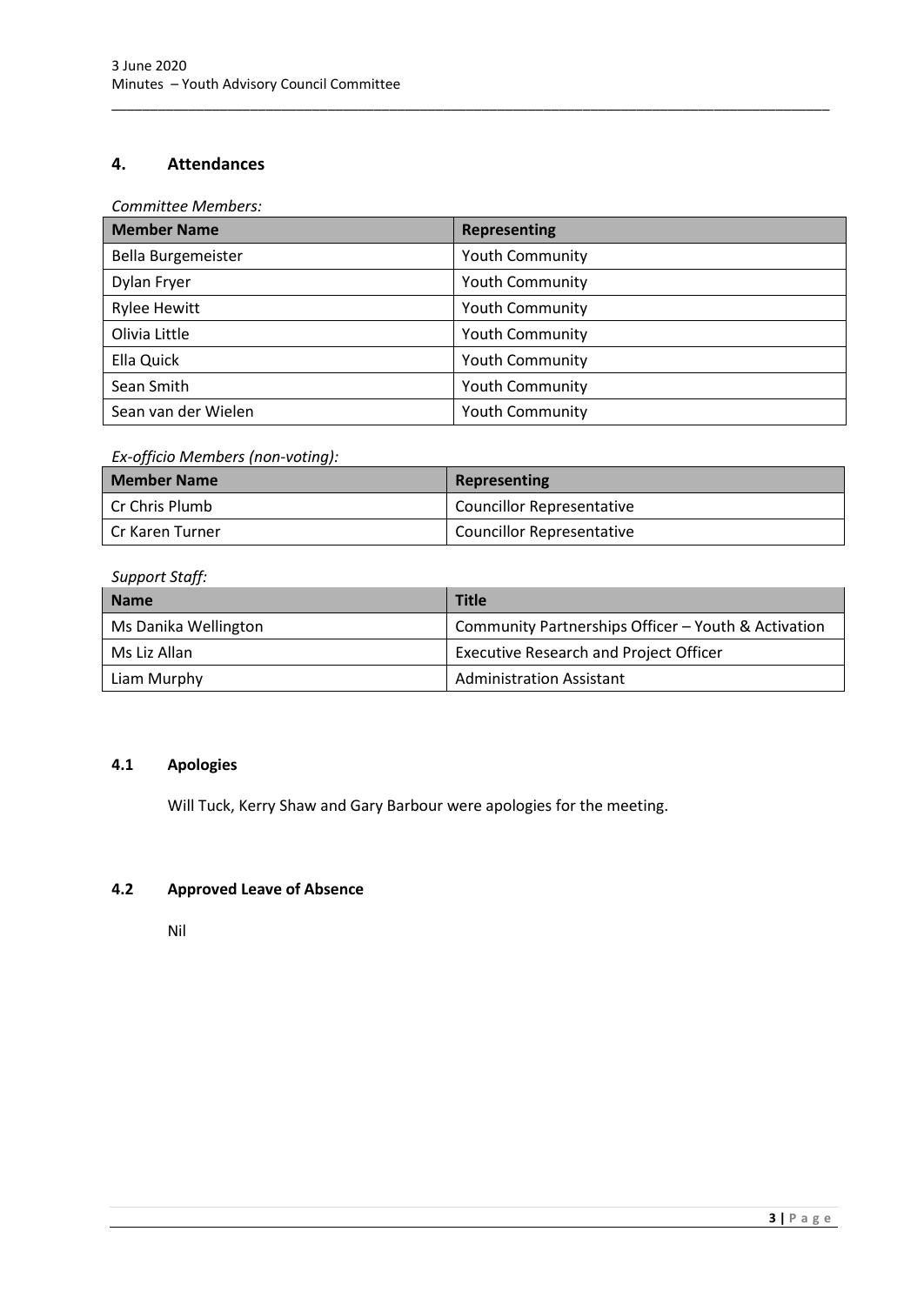## <span id="page-6-0"></span>**5. Declaration of Interest**

IMPORTANT: Committee members to complete a "Disclosure of Interest" form for each item on the agenda in which they wish to disclose a financial/proximity/impartiality interest. They should give the form to the Presiding Member before the meeting commences. After the meeting, the form is to be forwarded to the Administration Services Section for inclusion in the Corporate Financial Disclosures Register.

\_\_\_\_\_\_\_\_\_\_\_\_\_\_\_\_\_\_\_\_\_\_\_\_\_\_\_\_\_\_\_\_\_\_\_\_\_\_\_\_\_\_\_\_\_\_\_\_\_\_\_\_\_\_\_\_\_\_\_\_\_\_\_\_\_\_\_\_\_\_\_\_\_\_\_\_\_\_\_\_\_\_\_\_\_\_\_\_\_\_\_\_\_

Nil

## <span id="page-6-1"></span>**6. Public Question Time**

Not applicable to this Committee.

## <span id="page-6-2"></span>**7. Confirmation of Minutes**

The Minutes of the Youth Advisory Council Committee Meeting held 4 March 2020 had been circulated.

#### **Recommendation**

That the Minutes of the Youth Advisory Council Committee Meeting held 4 March 2020 be confirmed as a true and correct record.

## **Outcome of the Meeting held 3 June 2020**

The recommendation (as printed) was moved Sean van der Wielen, seconded Rylee Hewitt.

## **Committee Decision**

That the Minutes of the Youth Advisory Council Committee Meeting held 4 March 2020 be confirmed as a true and correct record.

CARRIED 7 votes "for" / Nil votes "against"

## <span id="page-6-3"></span>**8. Petitions, Presentations and Deputations**

## <span id="page-6-4"></span>**8.1 Petitions**

Nil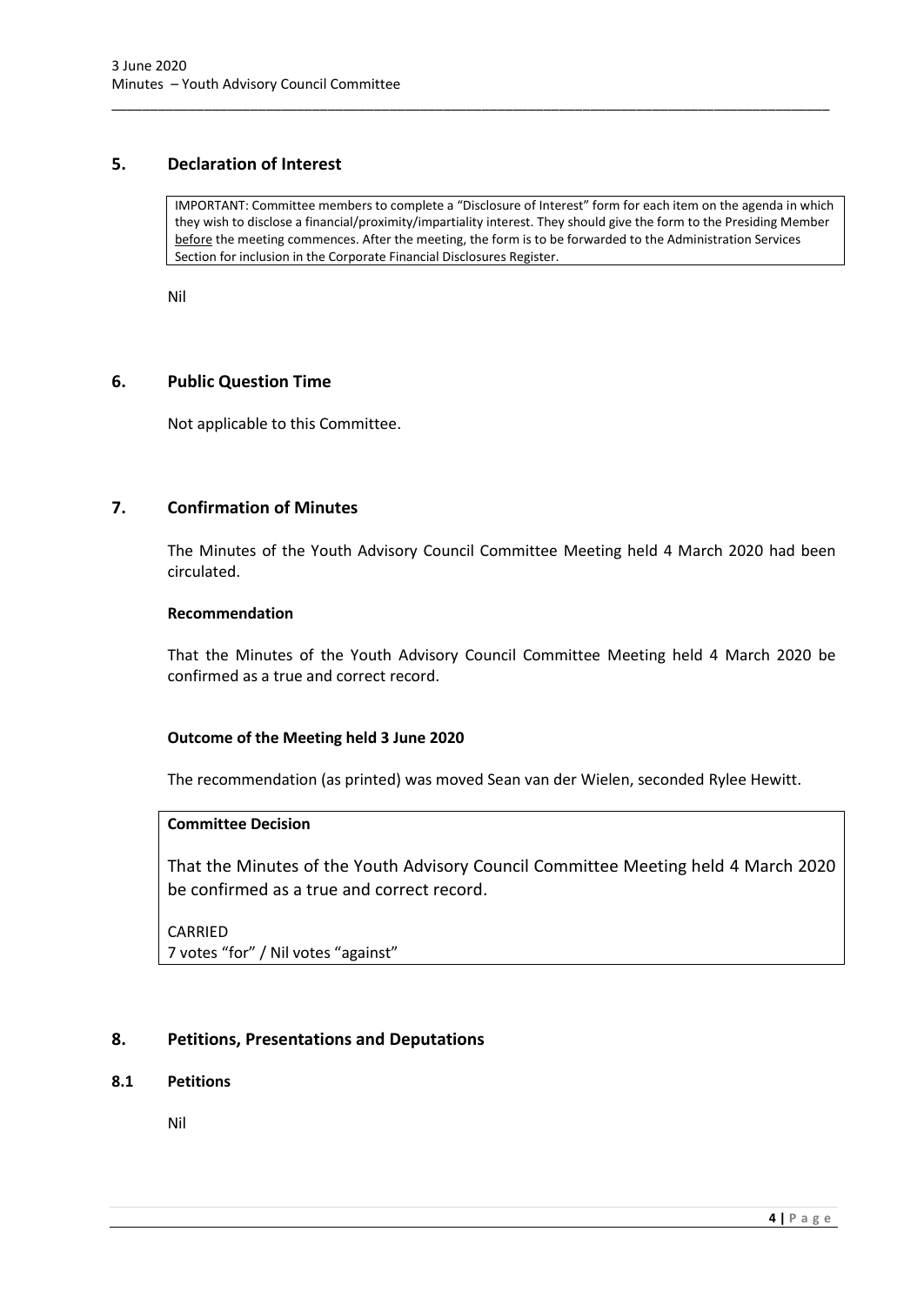\_\_\_\_\_\_\_\_\_\_\_\_\_\_\_\_\_\_\_\_\_\_\_\_\_\_\_\_\_\_\_\_\_\_\_\_\_\_\_\_\_\_\_\_\_\_\_\_\_\_\_\_\_\_\_\_\_\_\_\_\_\_\_\_\_\_\_\_\_\_\_\_\_\_\_\_\_\_\_\_\_\_\_\_\_\_\_\_\_\_\_\_\_

## <span id="page-7-0"></span>**8.2 Presentations**

Nil

## <span id="page-7-1"></span>**8.3 Deputations**

Nil

## <span id="page-7-2"></span>**9. Method of Dealing with Agenda Business**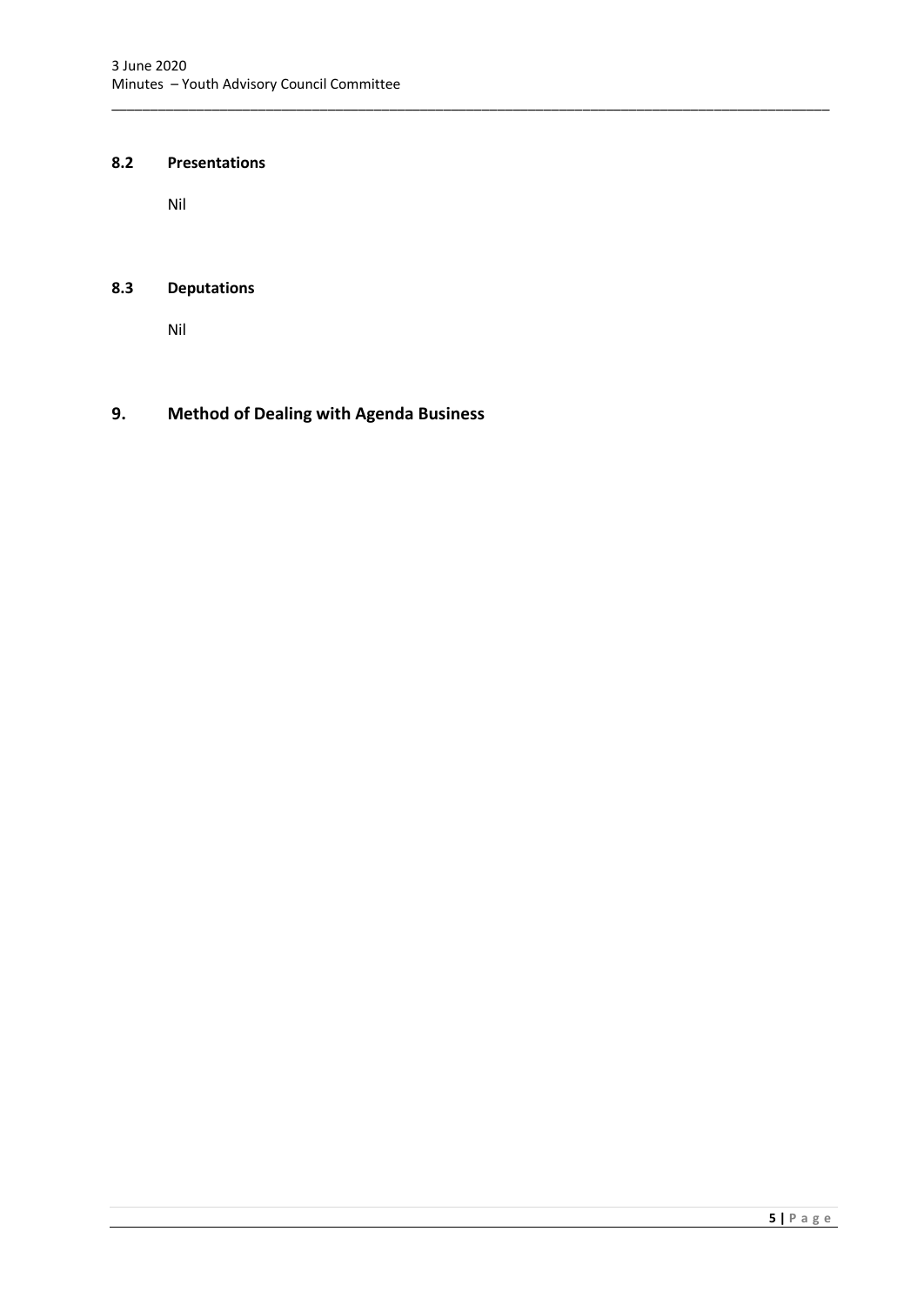## <span id="page-8-0"></span>**10. Reports**

#### <span id="page-8-1"></span>**10.1 Youth Advisory Council Committee Nominations**

| <b>Applicant/Proponent:</b> | Internal                                    |                                                                        |   |                             |  |
|-----------------------------|---------------------------------------------|------------------------------------------------------------------------|---|-----------------------------|--|
| <b>Responsible Officer:</b> |                                             | Danika Wellington, Community Partnerships Officer - Youth & Activation |   |                             |  |
| <b>Responsible Manager:</b> | Kerry Shaw, Acting Manager People and Place |                                                                        |   |                             |  |
| <b>Executive:</b>           |                                             | Gary Barbour, Director Sustainable Communities                         |   |                             |  |
| Authority/Discretion:       |                                             | Advocacy                                                               |   | Review                      |  |
|                             |                                             | Executive/Strategic                                                    |   | Quasi-Judicial              |  |
|                             |                                             | Legislative                                                            | ⋉ | <b>Information Purposes</b> |  |
| <b>Attachments:</b>         | Nil                                         |                                                                        |   |                             |  |

\_\_\_\_\_\_\_\_\_\_\_\_\_\_\_\_\_\_\_\_\_\_\_\_\_\_\_\_\_\_\_\_\_\_\_\_\_\_\_\_\_\_\_\_\_\_\_\_\_\_\_\_\_\_\_\_\_\_\_\_\_\_\_\_\_\_\_\_\_\_\_\_\_\_\_\_\_\_\_\_\_\_\_\_\_\_\_\_\_\_\_\_\_

#### **Summary**

The purpose of this report is to inform the Youth Advisory Council Committee (YAC) that the nomination period is currently open for the six vacant positions on YAC, closing 18 June 2020. Successful applicants will hold their positions for the remainder of the term (October 2021).

## **Executive Recommendation**

That the Youth Advisory Council Committee note that the nomination period for application for the six vacant Youth Advisory Council Committee positions commenced 25 May 2020 and will close 18 June 2020 June.

#### *Voting Requirement: Simple Majority*

#### **Strategic Relevance**

| Theme 1 | Our community and culture                                                                 |
|---------|-------------------------------------------------------------------------------------------|
| Goal    | A safe, healthy and cohesive community, with a rich cultural life, and supportive         |
|         | social environment                                                                        |
|         | Objective 1.6 A community that provides for the particular needs of the young and the old |

#### **Regional Impact Statement**

The Youth Advisory Council Committee is comprised of members from the Greater Bunbury Region to represent surrounding Shires of Capel, Dardanup and Harvey.

#### **Background**

Following the resignation of two Youth Advisory Council Committee (YAC) members earlier this year, advertising for the vacant positions is now being undertaken. Four positions were left vacant at the time of the appointment of the new Committee following the Council Election in October 2019. As a result, six positions are being advertised during this nomination period.

Applications are open to young people aged 12 to 25 years residing in the Greater Bunbury region.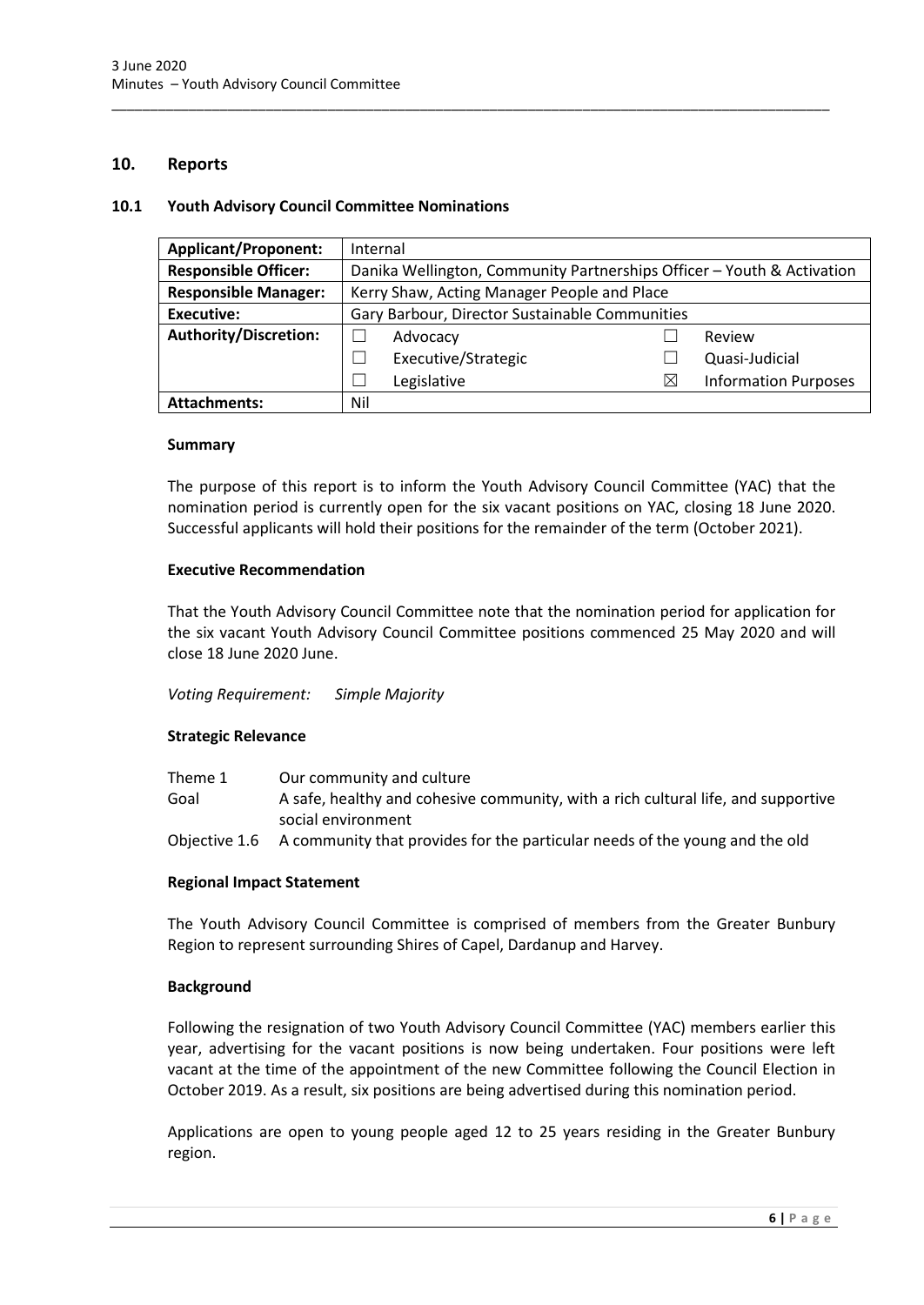## **Council Policy Compliance**

Not applicable

## **Legislative Compliance**

*Local Government Act 1995*

#### **Officer Comments**

The nomination period for the vacant positions commenced on 25 May 2020 and will cease at 4:00pm on 18 June 2020.

Applicants are being asked to submit an online application form through one of the City's online platforms *SmartyGrants*.

The online application form can be found here[: https://bunbury.smartygrants.com.au/yac](https://bunbury.smartygrants.com.au/yac)

\_\_\_\_\_\_\_\_\_\_\_\_\_\_\_\_\_\_\_\_\_\_\_\_\_\_\_\_\_\_\_\_\_\_\_\_\_\_\_\_\_\_\_\_\_\_\_\_\_\_\_\_\_\_\_\_\_\_\_\_\_\_\_\_\_\_\_\_\_\_\_\_\_\_\_\_\_\_\_\_\_\_\_\_\_\_\_\_\_\_\_\_\_

Recognising that young people communicate through multiple mediums, we have provided the opportunity to showcase creativity in the application process. Nominees may upload a file such a video or piece of art to present the information requested. Applications are still required to be submitted in full and questions must be answered in some format through the SmartyGrants portal before the closing date.

Advertising and promotion of the nomination period includes newspapers, radio, City social media, YAC social media and direct email to schools and other networks.

## **Analysis of Financial and Budget Implications**

The advertisement of vacant positions will be handled through the operational budget allocated to the Youth Advisory Council Committee.

#### **Community Consultation**

Not applicable

#### **Councillor/Officer Consultation**

Not applicable

#### **Applicant Consultation**

Not applicable

#### **Timeline: Council Decision Implementation**

| Action                                           | <b>Estimated Timeline</b> |
|--------------------------------------------------|---------------------------|
| Advertise for positions on Committee             | 125 May-18 June 2020      |
| Nominations presented to Council for endorsement | 4 August 2020             |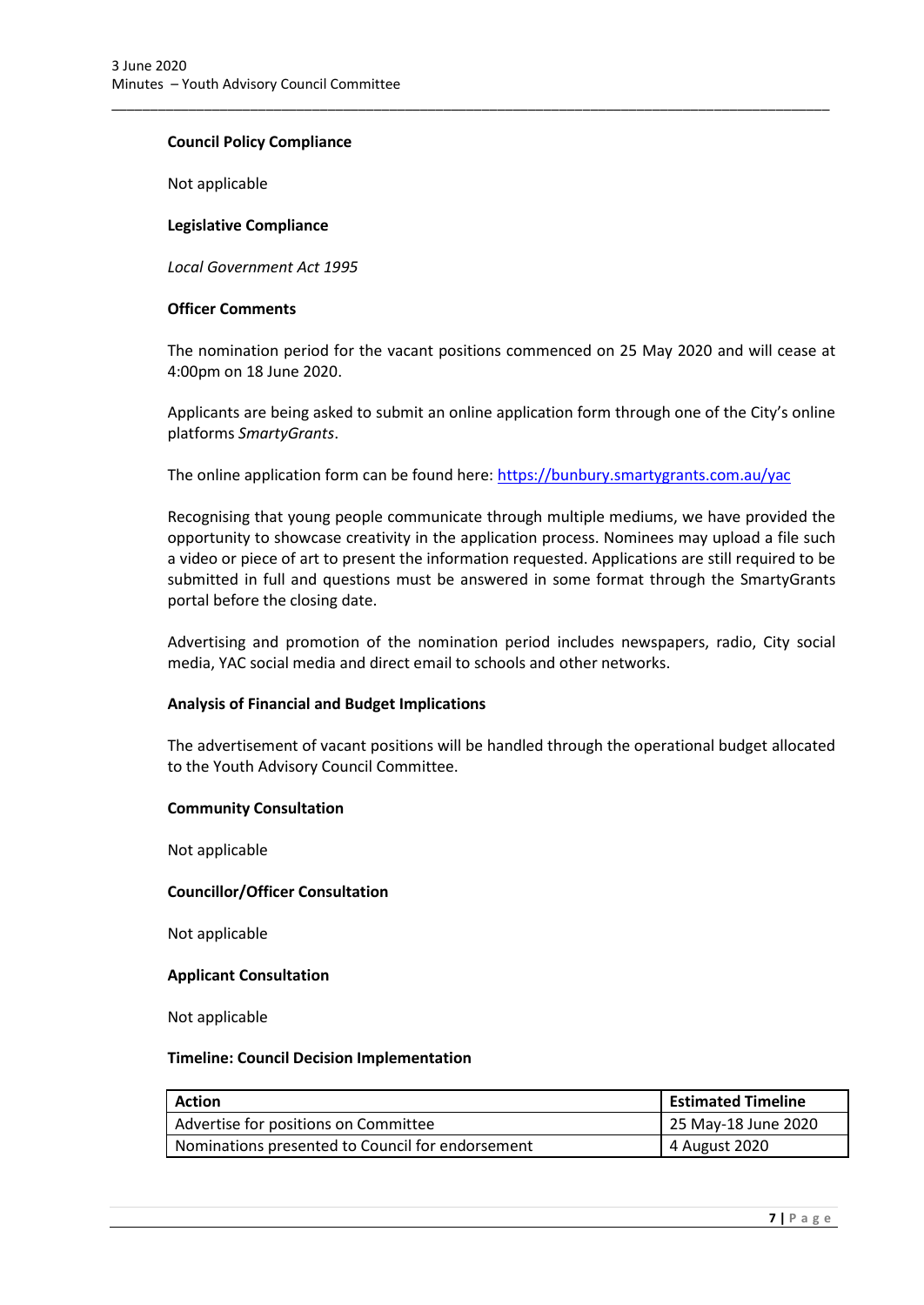## **Outcome of the Meeting held 3 June 2020**

The recommendation (as printed) was moved Sean van der Wielen, seconded Bella Burgemeister.

\_\_\_\_\_\_\_\_\_\_\_\_\_\_\_\_\_\_\_\_\_\_\_\_\_\_\_\_\_\_\_\_\_\_\_\_\_\_\_\_\_\_\_\_\_\_\_\_\_\_\_\_\_\_\_\_\_\_\_\_\_\_\_\_\_\_\_\_\_\_\_\_\_\_\_\_\_\_\_\_\_\_\_\_\_\_\_\_\_\_\_\_\_

## **Committee Decision**

That the Youth Advisory Council Committee note that the nomination period for application for the six vacant Youth Advisory Council Committee positions commenced 25 May 2020 and will close 18 June 2020 June.

CARRIED 7 votes "for" / Nil votes "against"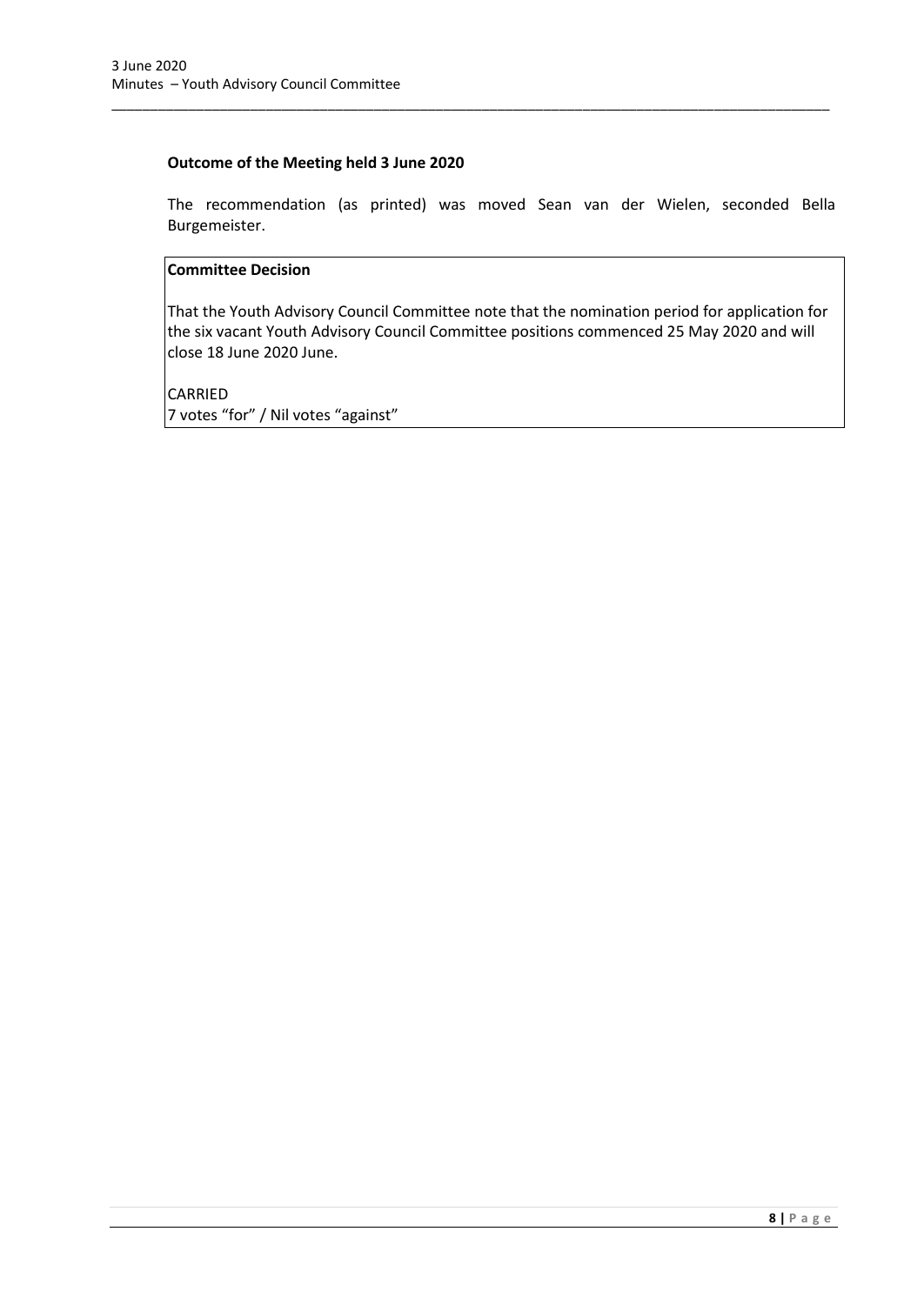## <span id="page-11-0"></span>**10.2 Shift Youth Festival**

| <b>Applicant/Proponent:</b> | Internal                                                               |                     |  |          |                             |
|-----------------------------|------------------------------------------------------------------------|---------------------|--|----------|-----------------------------|
| <b>Responsible Officer:</b> | Danika Wellington, Community Partnerships Officer - Youth & Activation |                     |  |          |                             |
| <b>Responsible Manager:</b> | Kerry Shaw, Acting Manager People and Place                            |                     |  |          |                             |
| <b>Executive:</b>           | Gary Barbour, Director Sustainable Communities                         |                     |  |          |                             |
| <b>Authority/Discretion</b> |                                                                        | Advocacy            |  | ⋉        | Review                      |
|                             |                                                                        | Executive/Strategic |  |          | Quasi-Judicial              |
|                             |                                                                        | Legislative         |  | $\times$ | <b>Information Purposes</b> |
| <b>Attachments:</b>         | Nil                                                                    |                     |  |          |                             |

\_\_\_\_\_\_\_\_\_\_\_\_\_\_\_\_\_\_\_\_\_\_\_\_\_\_\_\_\_\_\_\_\_\_\_\_\_\_\_\_\_\_\_\_\_\_\_\_\_\_\_\_\_\_\_\_\_\_\_\_\_\_\_\_\_\_\_\_\_\_\_\_\_\_\_\_\_\_\_\_\_\_\_\_\_\_\_\_\_\_\_\_\_

#### **Summary**

The purpose of this report is for the Youth Advisory Council Committee to note the postponement of the Shift Youth Festival 2020, scheduled for 18 April 2020, due to government restrictions surrounding COVID-19.

#### **Executive Recommendation**

That Youth Advisory Council Committee notes the Shift Youth Festival's postponement in 2020 due to COVID-19 restrictions.

*Voting Requirement: Simple Majority* 

## **Strategic Relevance**

| Theme 1       | Our community and culture                                                                                                                          |
|---------------|----------------------------------------------------------------------------------------------------------------------------------------------------|
| Goal          | A safe, healthy and cohesive community, with a rich cultural life, and supportive<br>social environment                                            |
| Obiective 1.4 | Arts, culture, heritage and events that enrich our understanding and enjoyment<br>of life, celebrate our identity and bring the community together |
| Objective 1.6 | A community that provides for the particular needs of the young and the old                                                                        |

#### **Regional Impact Statement**

The Shift Youth Festival presented by Drug Aware is an opportunity for members of the Bunbury Geographe region to come together and celebrate young people in a fun environment that is free from alcohol, drugs and smoking.

The coronavirus pandemic has affected the entire country with restrictions and cancellations of events over the past few months.

#### **Background**

The Shift Youth Festival is an annual youth event delivered by the Youth Advisory Council Committee (YAC) in collaboration with the Community Partnerships team. Held in April during Youth Week, Shift is a platform where the entire community can celebrate young people and their valuable contributions to our community. The event was first delivered in 2015 and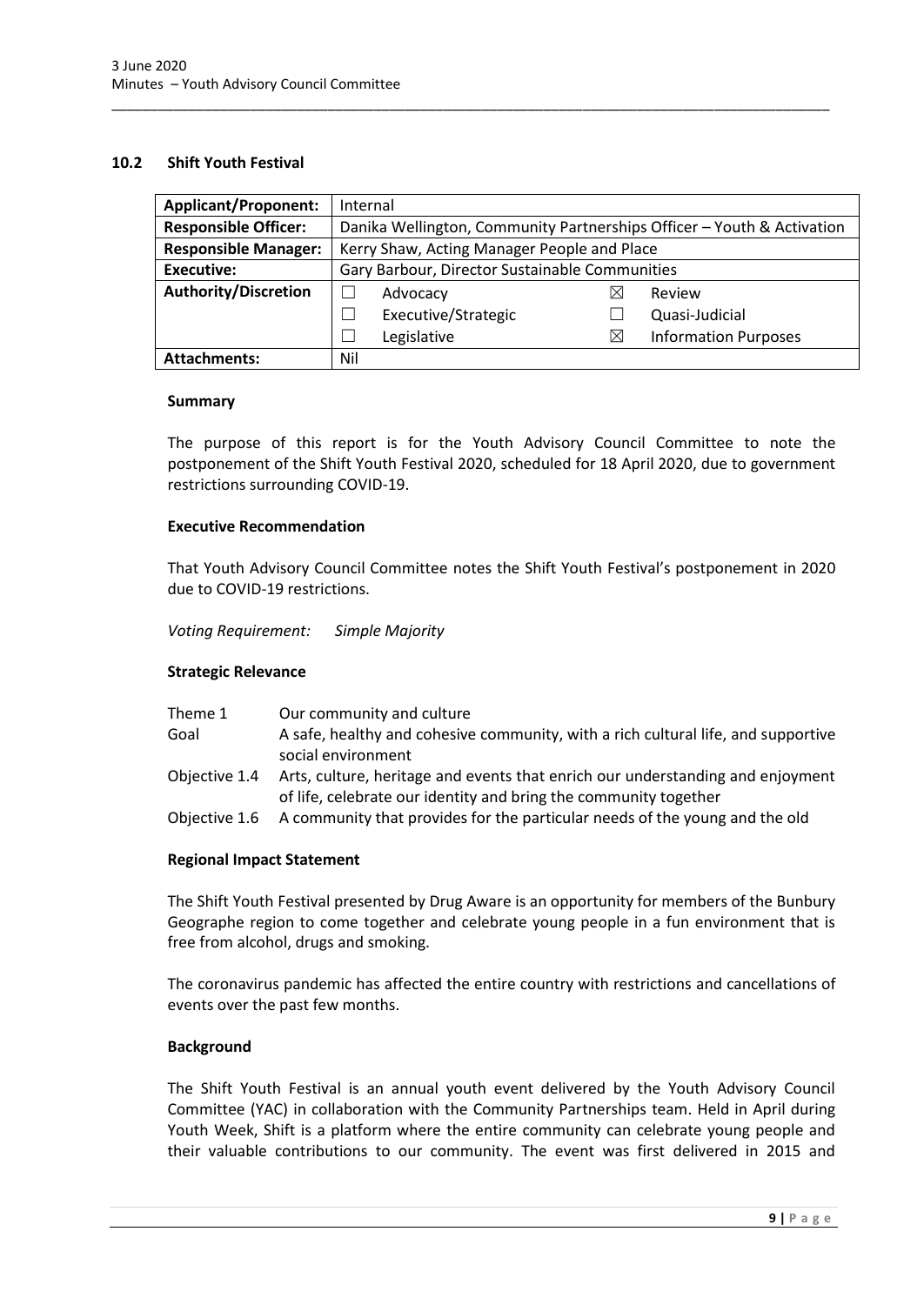continues to grow each year, not only as a fantastic community event, but also to continue developing youth engagement in the Greater Bunbury region.

\_\_\_\_\_\_\_\_\_\_\_\_\_\_\_\_\_\_\_\_\_\_\_\_\_\_\_\_\_\_\_\_\_\_\_\_\_\_\_\_\_\_\_\_\_\_\_\_\_\_\_\_\_\_\_\_\_\_\_\_\_\_\_\_\_\_\_\_\_\_\_\_\_\_\_\_\_\_\_\_\_\_\_\_\_\_\_\_\_\_\_\_\_

The event was due to happen on 18 April 2020 at Graham Bricknell Shell/Bicentennial Square however was postponed due to Australian Government restrictions to prevent the spread of COVID-19. The event was officially postponed on 16 March 2020.

The Department of Communities also cancelled the state-wide Youth Week celebration (17 to 24 April 2020).

## **Council Policy Compliance**

Not applicable

#### **Legislative Compliance**

*Local Government Act 1995*

#### **Officer Comments**

The YAC Committee has discussed the possibility of a rescheduled event in October 2020 school holidays. This rescheduled event would be of a smaller scale to accommodate the transition back into larger scale events and provide an opportunity for social connection and engagement with other young people. The Committee will continue to monitor government restrictions and health advice as well as City of Bunbury event guidelines to determine if such an event would be appropriate, suitable timing and the most valuable use of resources.

The 2021 Shift Youth Festival is still anticipated to go ahead given the reinstatement of Youth Week in April 2021.

The sponsorship request to Healthway was cancelled given the restrictions around large events however there are still funding options for future years' events.

Sponsorship was secured from Southern Ports Authority for \$3,500 (inclusive of GST) in return for naming rights of the activity zone ("Southern Ports Activity Zone"). Southern Ports would like to continue to support this event and confirmed that the sponsorship funds provided may be held and used for a rescheduled event, provided this occurs prior to 31 December 2020. The sponsorship funding would need to be used on the same basis as originally agreed. However, if the event cannot be rescheduled and held by this date, the sponsorship funds would need to be returned to the Southern Ports Authority.

To still embrace Youth Week and its celebration of young people, a week-long social media campaign during the scheduled Youth Week (17 to 24 April) was delivered through the City's youth Facebook and Instagram pages. This included a daily theme that represented key youth issues and interests, portrayed through daily resources shared on Facebook, quotes on Instagram story and YAC member profiles on Instagram posts. The campaign greatly increased engagement on both social media pages, helping to boost the reputation and awareness of the YAC whilst providing information and resources for our young people.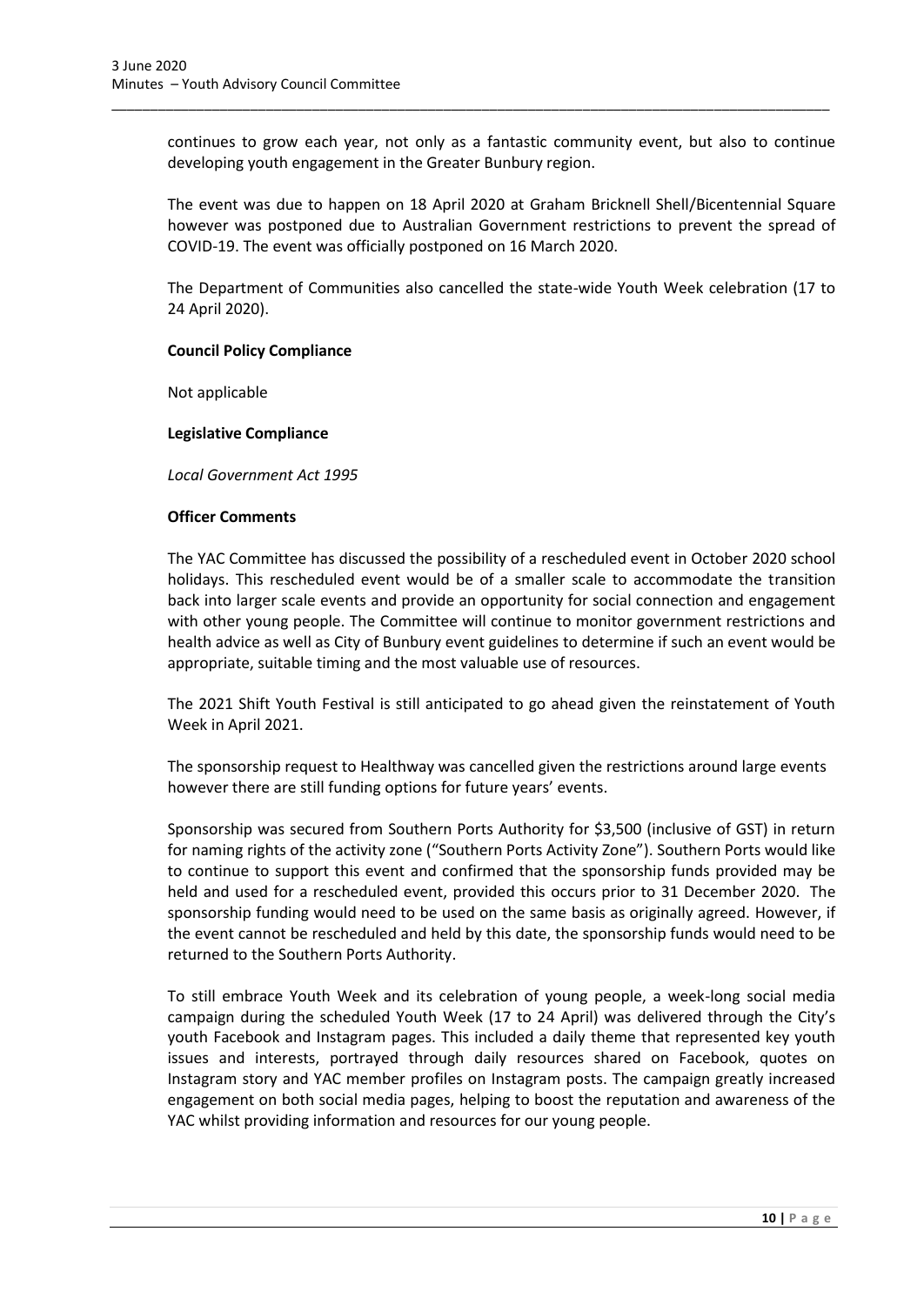## **Analysis of Financial and Budget Implications**

Income from Sponsorship will be rolled over and available in the 2020/21 budget.

\_\_\_\_\_\_\_\_\_\_\_\_\_\_\_\_\_\_\_\_\_\_\_\_\_\_\_\_\_\_\_\_\_\_\_\_\_\_\_\_\_\_\_\_\_\_\_\_\_\_\_\_\_\_\_\_\_\_\_\_\_\_\_\_\_\_\_\_\_\_\_\_\_\_\_\_\_\_\_\_\_\_\_\_\_\_\_\_\_\_\_\_\_

Any costs associated with a rescheduled event would come out of the 2020/21 budget allocation for the Shift Youth Festival.

## **Community Consultation**

Not applicable

## **Councillor/Officer Consultation**

Not applicable

#### **Applicant Consultation**

Not applicable

## **Timeline: Council Decision Implementation**

Not applicable

## **Outcome of the Meeting held 3 June 2020**

The recommendation (as printed) was moved Rylee Hewitt, seconded Bella Burgemeister:

## **Committee Decision**

That Youth Advisory Council Committee notes the Shift Youth Festival's postponement in 2020 due to COVID-19 restrictions.

CARRIED 7 votes "for" / Nil votes "against"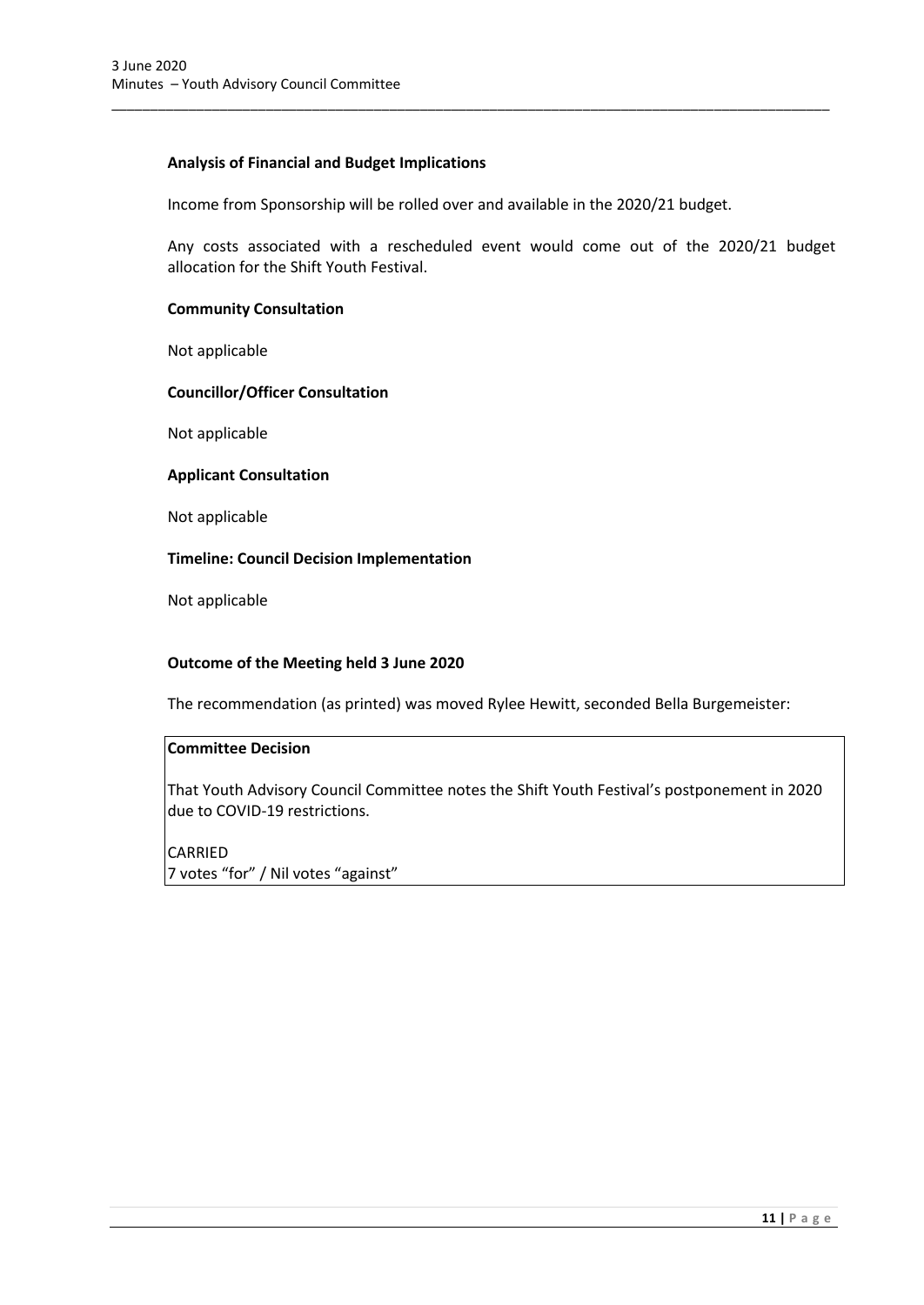### <span id="page-14-0"></span>**10.3 Youth Precinct Detailed Design Tender Awarded**

| <b>Applicant/Proponent:</b> | Internal                                                    |  |  |
|-----------------------------|-------------------------------------------------------------|--|--|
| <b>Responsible Officer:</b> | Danika Wellington, Community Partnerships Officer - Youth & |  |  |
|                             | Activation                                                  |  |  |
| <b>Responsible Manager:</b> | Kerry Shaw, Acting Manager People and Place                 |  |  |
| Executive:                  | Gary Barbour, Director Sustainable Communities              |  |  |
| <b>Authority/Discretion</b> | $\times$<br>Review<br>Advocacy                              |  |  |
|                             | Executive/Strategic<br>Quasi-Judicial<br>$\mathcal{L}$      |  |  |
|                             | <b>Information Purposes</b><br>Legislative<br>$\times$      |  |  |
| <b>Attachments:</b>         | Appendix 1: Withdrawal of application for Lotterywest grant |  |  |

\_\_\_\_\_\_\_\_\_\_\_\_\_\_\_\_\_\_\_\_\_\_\_\_\_\_\_\_\_\_\_\_\_\_\_\_\_\_\_\_\_\_\_\_\_\_\_\_\_\_\_\_\_\_\_\_\_\_\_\_\_\_\_\_\_\_\_\_\_\_\_\_\_\_\_\_\_\_\_\_\_\_\_\_\_\_\_\_\_\_\_\_\_

#### **Summary**

The purpose of this report is for the Youth Advisory Council Committee (YAC) to note the appointment of the detailed design contract the Youth Precinct to Playce Pty Ltd.

#### **Executive Recommendation**

That the Youth Advisory Council Committee note the appointment of the detailed design contract for the Youth Precinct.

*Voting Requirement: Simple Majority* 

#### **Strategic Relevance**

| Theme 1       | Our community and culture                                                                                     |
|---------------|---------------------------------------------------------------------------------------------------------------|
| Goal          | A safe, healthy and cohesive community, with a rich cultural life, and supportive<br>social environment       |
|               | Objective 1.2 An active community, able to access a wide range of sporting, recreation and<br>leisure options |
| Objective 1.6 | A community that provides for the particular needs of the young and the old                                   |

## **Regional Impact Statement**

The Youth Precinct will become a destination park that will be a drawcard for locals and tourists alike, offering a central location for young people to socialise and interact with other young people in the Bunbury Geographe region.

The community engagement process was open to all potential users including residents outside of the City Bunbury and in particular those of the surrounding Shires of Harvey, Dardanup and Capel.

## **Background**

The Youth Advisory Council Committee was appointed as the Steering Committee for the community engagement portion of the Youth Precinct project at the 16 April 2019 Ordinary Council Meeting (Council Decision 034/19). At this meeting; and as part of the same Council Decision; Council endorsed Lot 681 (commonly referred to as Luciana Park) as the preferred site for a new Youth Precinct in Bunbury.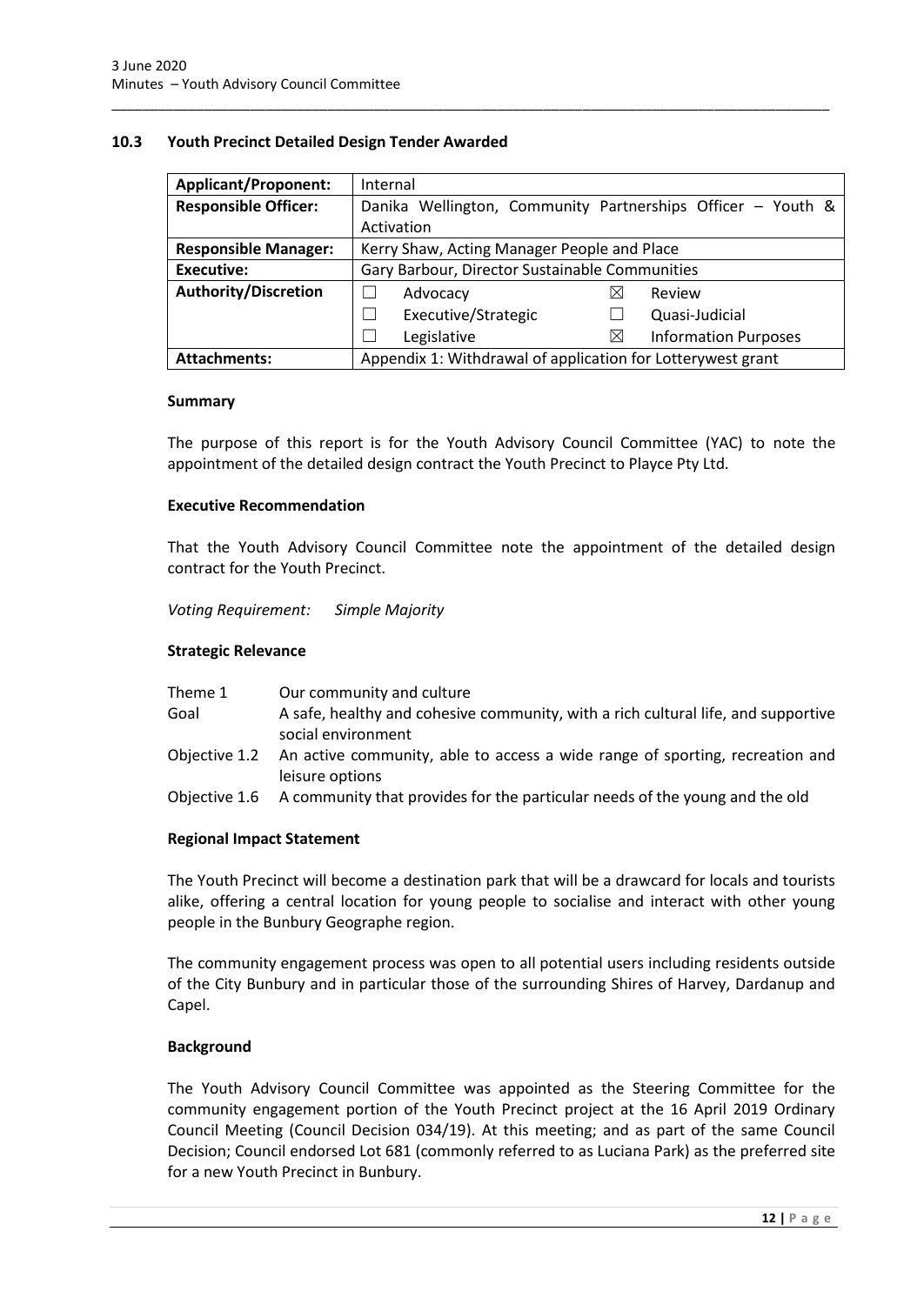Following a tender process in accordance with the City's procurement policy, Playce Pty Ltd were also appointed as the concept design and community engagement consultants in mid-August 2019. Playce is an award-winning company specialising in creating fun and inclusive spaces for people of all ages, boasting a long list of unique skateparks, play spaces and youth precincts that have been designed and delivered across Australia.

\_\_\_\_\_\_\_\_\_\_\_\_\_\_\_\_\_\_\_\_\_\_\_\_\_\_\_\_\_\_\_\_\_\_\_\_\_\_\_\_\_\_\_\_\_\_\_\_\_\_\_\_\_\_\_\_\_\_\_\_\_\_\_\_\_\_\_\_\_\_\_\_\_\_\_\_\_\_\_\_\_\_\_\_\_\_\_\_\_\_\_\_\_

Extensive community engagement was undertaken by Playce with regard to the design process with significant public input obtained. Playce presented the concept design to Council at the 10 December 2019 meeting which was endorsed.

## **Council Policy Compliance**

Not applicable

#### **Legislative Compliance**

Not applicable

#### **Officer Comments**

Bunbury City Council endorsed the appointment of Playce Pty Ltd as the Youth Precinct Detailed Design contactor at the 26 May 2020 Ordinary Council Meeting. Negotiations with Playce are underway to finalise details including commencement of the contract.

Detailed design is expected to take in the vicinity of 20 weeks from commencement of Playce's contract however this is only an estimate due to COVID-19 related impacts.

As part of the detailed design, YAC will be a key stakeholder in the decision-making process. Multiple consultations with Playce have been scheduled into the program delivery to ensure YAC, as the steering committee, are kept informed and able to provide relevant feedback. City staff will also keep YAC members informed and engaged continually throughout all aspects of the process.

An application to Lotterywest was lodged in February 2020 however grant funding attempts have been setback with Lotterywest focusing their efforts on COVID-19 crisis response and recovery projects (**attached** at Appendix 1). The City continues to prioritise the Youth Precinct project and is actively seeking alternative grant opportunities.

## **Analysis of Financial and Budget Implications**

\$500,000 is allocated in Council's 2019/20 budget for PR-4786 Detailed design, contract documentation and construction of Youth Precinct.

The Youth Precinct is listed for construction in 2020/2021 PR-4786 Detailed design, contract documentation and construction.

#### **Community Consultation**

Not applicable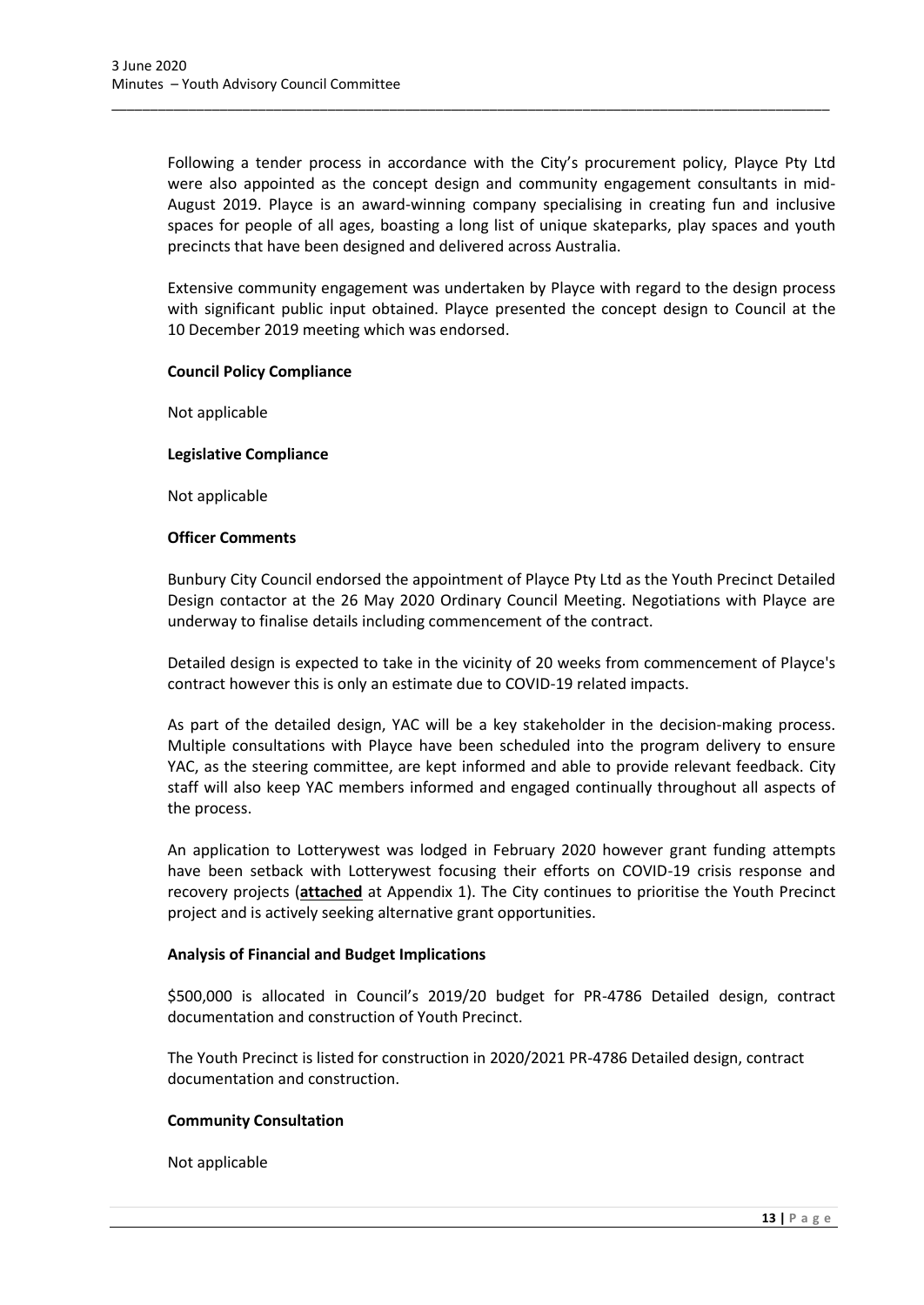#### **Councillor/Officer Consultation**

The Executive Leadership Team, the People & Place Team and the Strategic Planning and Urban Design Team are aware of this report.

\_\_\_\_\_\_\_\_\_\_\_\_\_\_\_\_\_\_\_\_\_\_\_\_\_\_\_\_\_\_\_\_\_\_\_\_\_\_\_\_\_\_\_\_\_\_\_\_\_\_\_\_\_\_\_\_\_\_\_\_\_\_\_\_\_\_\_\_\_\_\_\_\_\_\_\_\_\_\_\_\_\_\_\_\_\_\_\_\_\_\_\_\_

A Youth Precinct Working Group made up of City officers assessed the applicants for the tender and awarded the contract based on the City's procurement guidelines.

## **Applicant Consultation**

Not applicable

#### **Timeline: Council Decision Implementation**

Not applicable

#### **Outcome of the Meeting held 3 June 2020**

The recommendation (as printed) was moved Sean van der Wielen, seconded Olivia Little:

## **Committee Decision**

That the Youth Advisory Council Committee note the appointment of the detailed design contract for the Youth Precinct.

CARRIED 7 votes "for" / Nil votes "against"